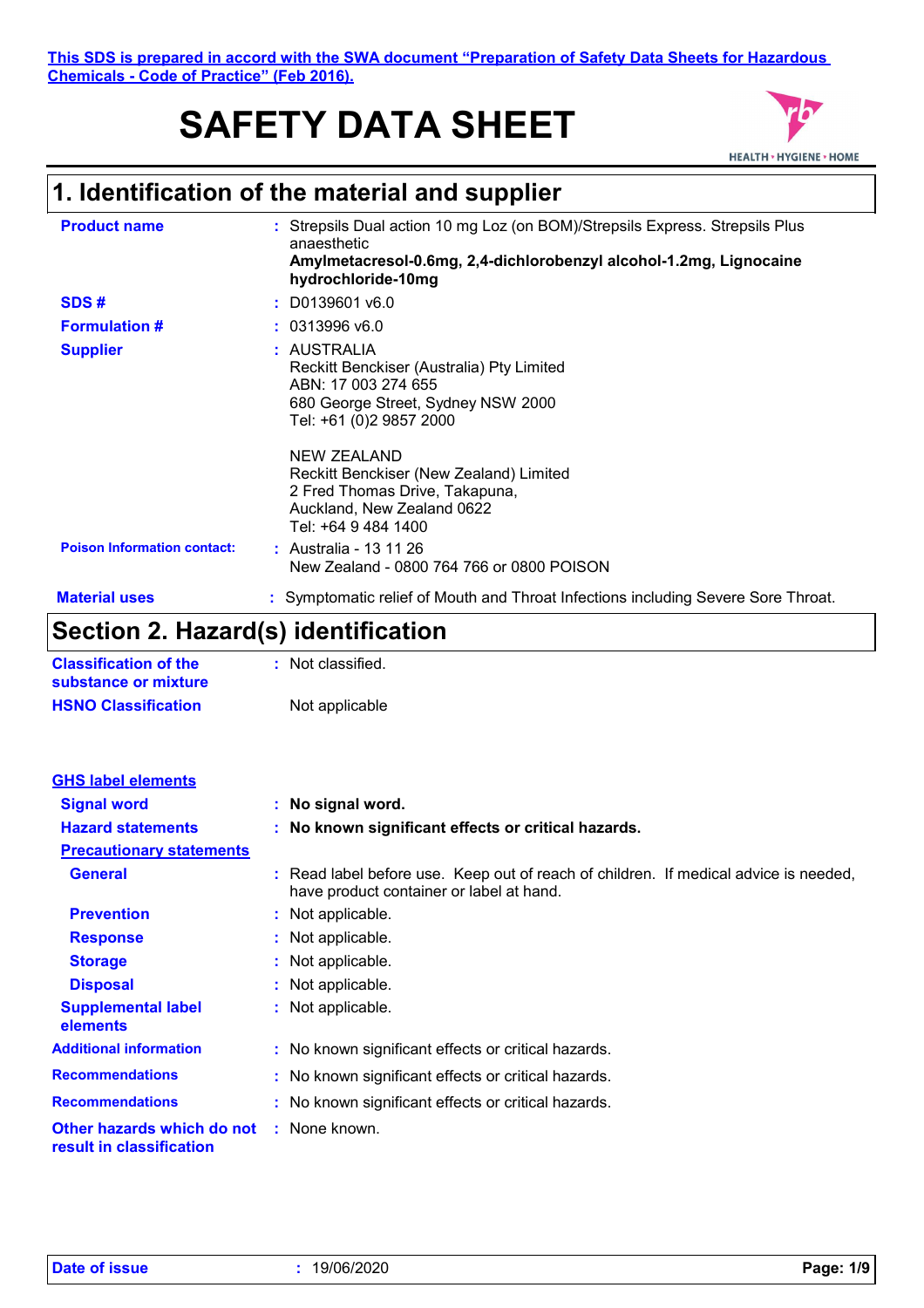### **Section 3. Composition and ingredient information**

**Substance/mixture :**

Mixture

| Ingredient name                          | $%$ (w/w)        | <b>CAS number</b>         |
|------------------------------------------|------------------|---------------------------|
| <b>I</b> sucrose<br>$(+)$ -Tartaric acid | l≥75 - ≤90<br>ב≥ | $157 - 50 - 1$<br>87-69-4 |
|                                          |                  |                           |

 **Other Non-hazardous ingredients to 100%**

**Occupational exposure limits, if available, are listed in Section 8.**

#### **Section 4. First aid measures**

#### Wash out mouth with water. Remove victim to fresh air and keep at rest in a position comfortable for breathing. If material has been swallowed and the exposed person is conscious, give small quantities of water to drink. Do not induce vomiting unless directed to do so by medical personnel. Get medical attention if symptoms occur. **:** Immediately flush eyes with plenty of water, occasionally lifting the upper and lower eyelids. Check for and remove any contact lenses. Get medical attention if irritation occurs. Flush contaminated skin with plenty of water. Remove contaminated clothing and **:** shoes. Get medical attention if symptoms occur. Remove victim to fresh air and keep at rest in a position comfortable for breathing. **:** Get medical attention if symptoms occur. **Eye contact Skin contact Inhalation Ingestion : Description of necessary first aid measures**

#### **Most important symptoms/effects, acute and delayed**

| <b>Potential acute health effects</b> |                                                     |  |  |  |
|---------------------------------------|-----------------------------------------------------|--|--|--|
| <b>Eye contact</b>                    | : No known significant effects or critical hazards. |  |  |  |
| <b>Inhalation</b>                     | : No known significant effects or critical hazards. |  |  |  |
| <b>Skin contact</b>                   | : No known significant effects or critical hazards. |  |  |  |
| Ingestion                             | : No known significant effects or critical hazards. |  |  |  |
| <b>Over-exposure signs/symptoms</b>   |                                                     |  |  |  |
| Eye contact                           | : No specific data.                                 |  |  |  |
| <b>Inhalation</b>                     | : No specific data.                                 |  |  |  |
| <b>Skin contact</b>                   | : No specific data.                                 |  |  |  |
| <b>Ingestion</b>                      | : No specific data.                                 |  |  |  |
|                                       |                                                     |  |  |  |

#### **Indication of immediate medical attention and special treatment needed, if necessary**

| <b>Notes to physician</b>         | : Treat symptomatically. Contact poison treatment specialist immediately if large<br>quantities have been ingested or inhaled. |
|-----------------------------------|--------------------------------------------------------------------------------------------------------------------------------|
| <b>Specific treatments</b>        | : No specific treatment.                                                                                                       |
| <b>Protection of first-aiders</b> | : No action shall be taken involving any personal risk or without suitable training.                                           |

#### **See toxicological information (Section 11)**

#### **Section 5. Fire-fighting measures**

| <b>Extinguishing media</b>             |                                                                 |
|----------------------------------------|-----------------------------------------------------------------|
| <b>Suitable extinguishing</b><br>media | : Use an extinguishing agent suitable for the surrounding fire. |
| Unsuitable extinguishing<br>media      | : None known.                                                   |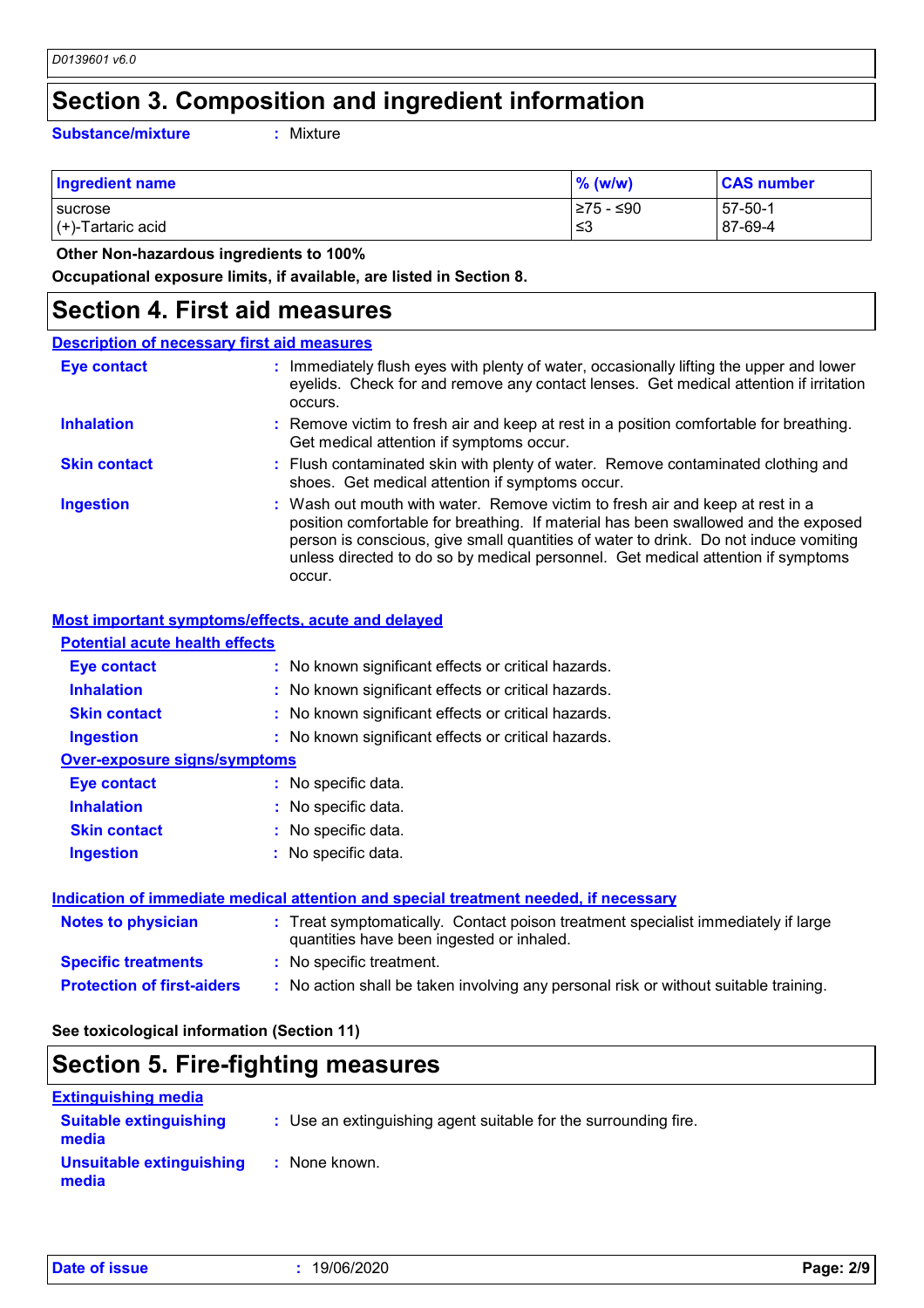### **Section 5. Fire-fighting measures**

| <b>Specific hazards arising</b><br>from the chemical   | : No specific fire or explosion hazard.                                                                                                                                                             |
|--------------------------------------------------------|-----------------------------------------------------------------------------------------------------------------------------------------------------------------------------------------------------|
| <b>Hazardous thermal</b><br>decomposition products     | : No specific data.                                                                                                                                                                                 |
| <b>Special protective actions</b><br>for fire-fighters | : Promptly isolate the scene by removing all persons from the vicinity of the incident if<br>there is a fire. No action shall be taken involving any personal risk or without<br>suitable training. |
| <b>Special protective actions</b><br>for fire-fighters | : Fire-fighters should wear appropriate protective equipment and self-contained<br>breathing apparatus (SCBA) with a full face-piece operated in positive pressure<br>mode.                         |

### **Section 6. Accidental release measures**

|                                                              | <b>Personal precautions, protective equipment and emergency procedures</b>                                                                                                                                                                                                                                                                          |
|--------------------------------------------------------------|-----------------------------------------------------------------------------------------------------------------------------------------------------------------------------------------------------------------------------------------------------------------------------------------------------------------------------------------------------|
| For non-emergency<br>personnel                               | : No action shall be taken involving any personal risk or without suitable training.<br>Evacuate surrounding areas. Keep unnecessary and unprotected personnel from<br>entering. Do not touch or walk through spilled material. Put on appropriate<br>personal protective equipment.                                                                |
|                                                              | <b>For emergency responders</b> : If specialized clothing is required to deal with the spillage, take note of any<br>information in Section 8 on suitable and unsuitable materials. See also the<br>information in "For non-emergency personnel".                                                                                                   |
| <b>Environmental precautions</b>                             | : Avoid dispersal of spilled material and runoff and contact with soil, waterways,<br>drains and sewers. Inform the relevant authorities if the product has caused<br>environmental pollution (sewers, waterways, soil or air).                                                                                                                     |
| <b>Methods and materials for containment and cleaning up</b> |                                                                                                                                                                                                                                                                                                                                                     |
| <b>Small spill</b>                                           | : Move containers from spill area. Vacuum or sweep up material and place in a<br>designated, labeled waste container. Dispose of via a licensed waste disposal<br>contractor.                                                                                                                                                                       |
| <b>Large spill</b>                                           | : Move containers from spill area. Prevent entry into sewers, water courses,<br>basements or confined areas. Vacuum or sweep up material and place in a<br>designated, labeled waste container. Dispose of via a licensed waste disposal<br>contractor. Note: see Section 1 for emergency contact information and Section 13<br>for waste disposal. |

**See Section 1 for emergency contact information.**

**See Section 8 for information on appropriate personal protective equipment.**

**See Section 13 for additional waste treatment information.**

### **Section 7. Handling and storage**

#### **Precautions for safe handling**

- **Protective measures : Put on appropriate personal protective equipment (see Section 8).**
- **Advice on general occupational hygiene** Eating, drinking and smoking should be prohibited in areas where this material is **:** handled, stored and processed. Workers should wash hands and face before eating, drinking and smoking. Remove contaminated clothing and protective equipment before entering eating areas. See also Section 8 for additional information on hygiene measures.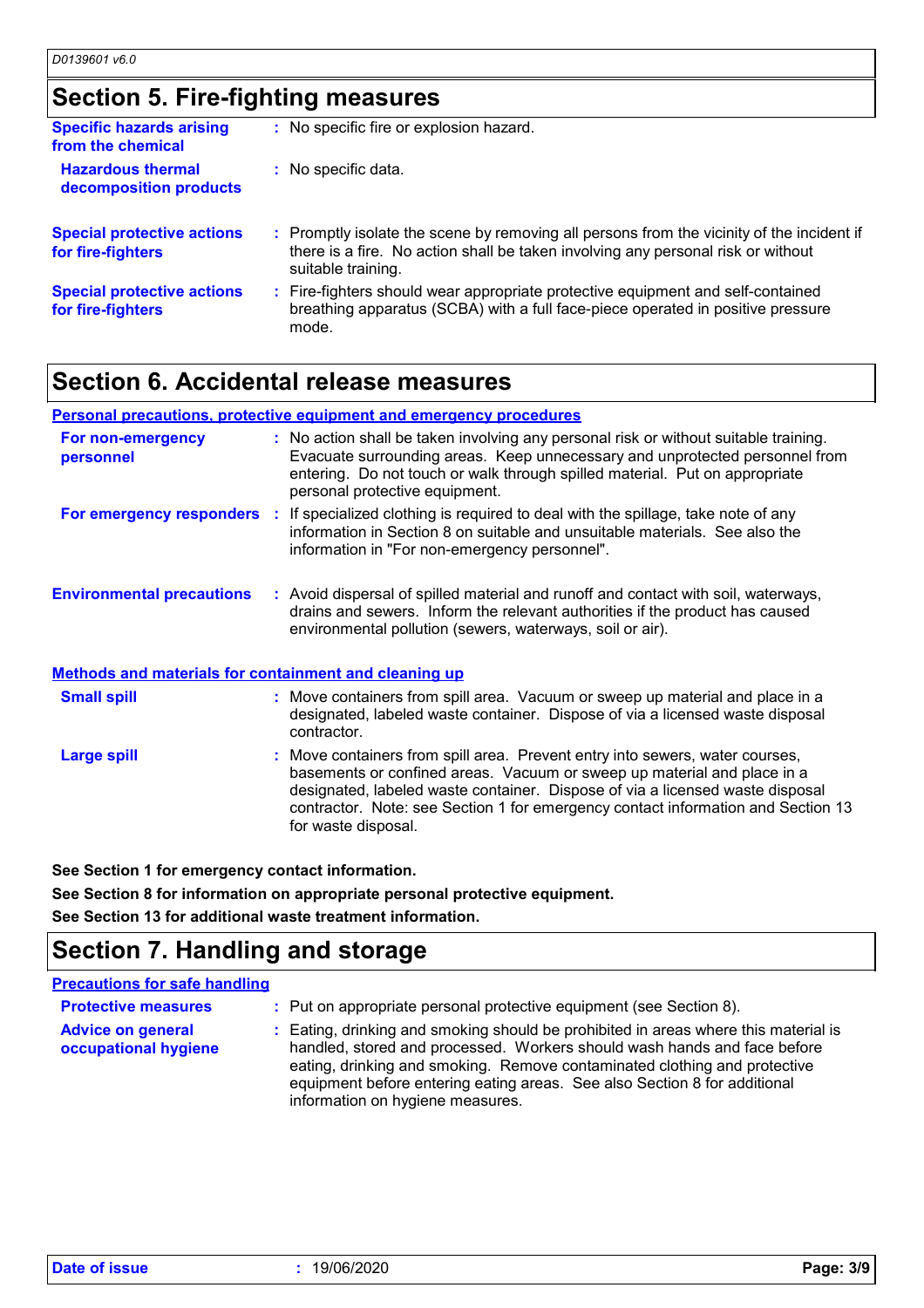### **Section 7. Handling and storage**

**Conditions for safe storage, :** Store in accordance with local regulations. Store in original container protected **including any incompatibilities** from direct sunlight in a dry, cool and well-ventilated area, away from incompatible materials (see Section 10) and food and drink. Keep container tightly closed and sealed until ready for use. Containers that have been opened must be carefully resealed and kept upright to prevent leakage. Do not store in unlabeled containers. Use appropriate containment to avoid environmental contamination. See Section 10 for incompatible materials before handling or use.

### **Section 8. Exposure controls and personal protection**

#### **Control parameters**

#### **Australia**

**Occupational exposure limits**

| <b>Ingredient name</b> | <b>Exposure limits</b>                                                                                     |
|------------------------|------------------------------------------------------------------------------------------------------------|
| I sucrose              | Safe Work Australia (Australia, 4/2018).<br>TWA: 10 mg/m <sup>3</sup> 8 hours.                             |
| (+)-Tartaric acid      | DFG MAC-values list (Germany, 7/2018).<br>PEAK: 4 mg/m <sup>3</sup> , 4 times per shift, 15 minutes. Form: |
|                        | inhalable fraction<br>TWA: 2 mg/m <sup>3</sup> 8 hours. Form: inhalable fraction                           |
|                        |                                                                                                            |

#### **New Zealand**

**Occupational exposure limits : No exposure standard allocated.**

| Ingredient name | <b>Exposure limits</b>                                                                                                                                                         |
|-----------------|--------------------------------------------------------------------------------------------------------------------------------------------------------------------------------|
| I sucrose       | NZ HSWA 2015 (New Zealand, 11/2017).<br>WES-TWA: 10 mg/m <sup>3</sup> 8 hours. Form: The value for<br>inhalable dust containing no asbestos and less than 1%<br>l free silica. |

| <b>Appropriate engineering</b><br><b>controls</b> | : Good general ventilation should be sufficient to control worker exposure to airborne<br>contaminants.                                                                                                                                                                                                                                                                                           |           |
|---------------------------------------------------|---------------------------------------------------------------------------------------------------------------------------------------------------------------------------------------------------------------------------------------------------------------------------------------------------------------------------------------------------------------------------------------------------|-----------|
| <b>Environmental exposure</b><br>controls         | Emissions from ventilation or work process equipment should be checked to ensure<br>they comply with the requirements of environmental protection legislation. In some<br>cases, fume scrubbers, filters or engineering modifications to the process<br>equipment will be necessary to reduce emissions to acceptable levels.                                                                     |           |
| <b>Individual protection measures</b>             |                                                                                                                                                                                                                                                                                                                                                                                                   |           |
| <b>Hygiene measures</b>                           | : Wash hands, forearms and face thoroughly after handling chemical products, before<br>eating, smoking and using the lavatory and at the end of the working period.<br>Appropriate techniques should be used to remove potentially contaminated clothing.<br>Wash contaminated clothing before reusing. Ensure that eyewash stations and<br>safety showers are close to the workstation location. |           |
| <b>Eye/face protection</b>                        | : Safety eyewear complying with an approved standard should be used when a risk<br>assessment indicates this is necessary to avoid exposure to liquid splashes, mists,<br>gases or dusts. If contact is possible, the following protection should be worn,<br>unless the assessment indicates a higher degree of protection: safety glasses with<br>side-shields.                                 |           |
| <b>Skin protection</b>                            |                                                                                                                                                                                                                                                                                                                                                                                                   |           |
| <b>Hand protection</b>                            | : Chemical-resistant, impervious gloves complying with an approved standard should<br>be worn at all times when handling chemical products if a risk assessment indicates<br>this is necessary.                                                                                                                                                                                                   |           |
| <b>Body protection</b>                            | Personal protective equipment for the body should be selected based on the task<br>being performed and the risks involved and should be approved by a specialist<br>before handling this product.                                                                                                                                                                                                 |           |
| <b>Other skin protection</b>                      | : Appropriate footwear and any additional skin protection measures should be<br>selected based on the task being performed and the risks involved and should be<br>approved by a specialist before handling this product.                                                                                                                                                                         |           |
| <b>Date of issue</b>                              | : 19/06/2020                                                                                                                                                                                                                                                                                                                                                                                      | Page: 4/9 |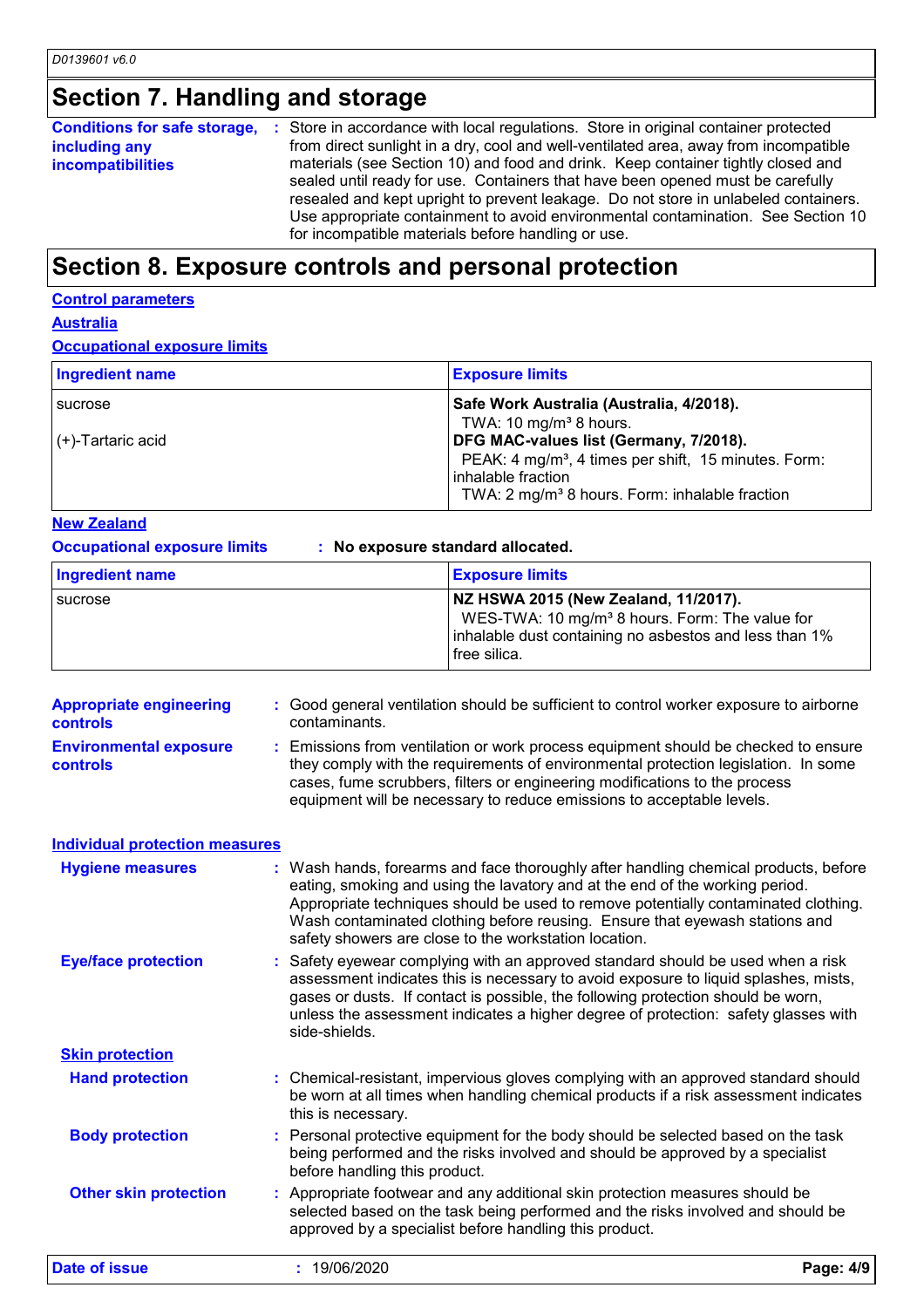### **Section 8. Exposure controls and personal protection**

| <b>Respiratory protection</b> |  |  |
|-------------------------------|--|--|
|-------------------------------|--|--|

**Respiratory protection** : Based on the hazard and potential for exposure, select a respirator that meets the appropriate standard or certification. Respirators must be used according to a respiratory protection program to ensure proper fitting, training, and other important aspects of use.

### **Section 9. Physical and chemical properties**

| <b>Appearance</b>                                 |                                                                       |
|---------------------------------------------------|-----------------------------------------------------------------------|
| <b>Physical state</b>                             | : Solid. [circular lozenge with brand icon intagliated on both sides] |
| <b>Color</b>                                      | : pale blue/green                                                     |
| Odor                                              | : Not available.                                                      |
| <b>Odor threshold</b>                             | : Not available.                                                      |
| рH                                                | : Not available.                                                      |
| <b>Melting point</b>                              | : Not available.                                                      |
| <b>Boiling point</b>                              | : Not available.                                                      |
| <b>Flash point</b>                                | : Not available.                                                      |
| <b>Evaporation rate</b>                           | : Not available.                                                      |
| <b>Flammability (solid, gas)</b>                  | : Not available.                                                      |
| Lower and upper explosive<br>(flammable) limits   | : Not available.                                                      |
| <b>Vapor pressure</b>                             | : Not available.                                                      |
| <b>Vapor density</b>                              | : Not available.                                                      |
| <b>Relative density</b>                           | : Not available.                                                      |
| <b>Solubility</b>                                 | Easily soluble in the following materials: cold water and hot water.  |
| <b>Solubility in water</b>                        | : Not available.                                                      |
| <b>Partition coefficient: n-</b><br>octanol/water | : Not available.                                                      |
| <b>Auto-ignition temperature</b>                  | : Not available.                                                      |
| <b>Decomposition temperature</b>                  | : Not available.                                                      |
| <b>Viscosity</b>                                  | : Not available.                                                      |
| Flow time (ISO 2431)                              | : Not available.                                                      |

### **Section 10. Stability and reactivity**

| <b>Reactivity</b>                                   | : No specific test data related to reactivity available for this product or its ingredients.              |
|-----------------------------------------------------|-----------------------------------------------------------------------------------------------------------|
| <b>Chemical stability</b>                           | : The product is stable.                                                                                  |
| <b>Possibility of hazardous</b><br><b>reactions</b> | : Under normal conditions of storage and use, hazardous reactions will not occur.                         |
| <b>Conditions to avoid</b>                          | : No specific data.                                                                                       |
| <b>Incompatible materials</b>                       | : No specific data.                                                                                       |
| <b>Hazardous decomposition</b><br>products          | : Under normal conditions of storage and use, hazardous decomposition products<br>should not be produced. |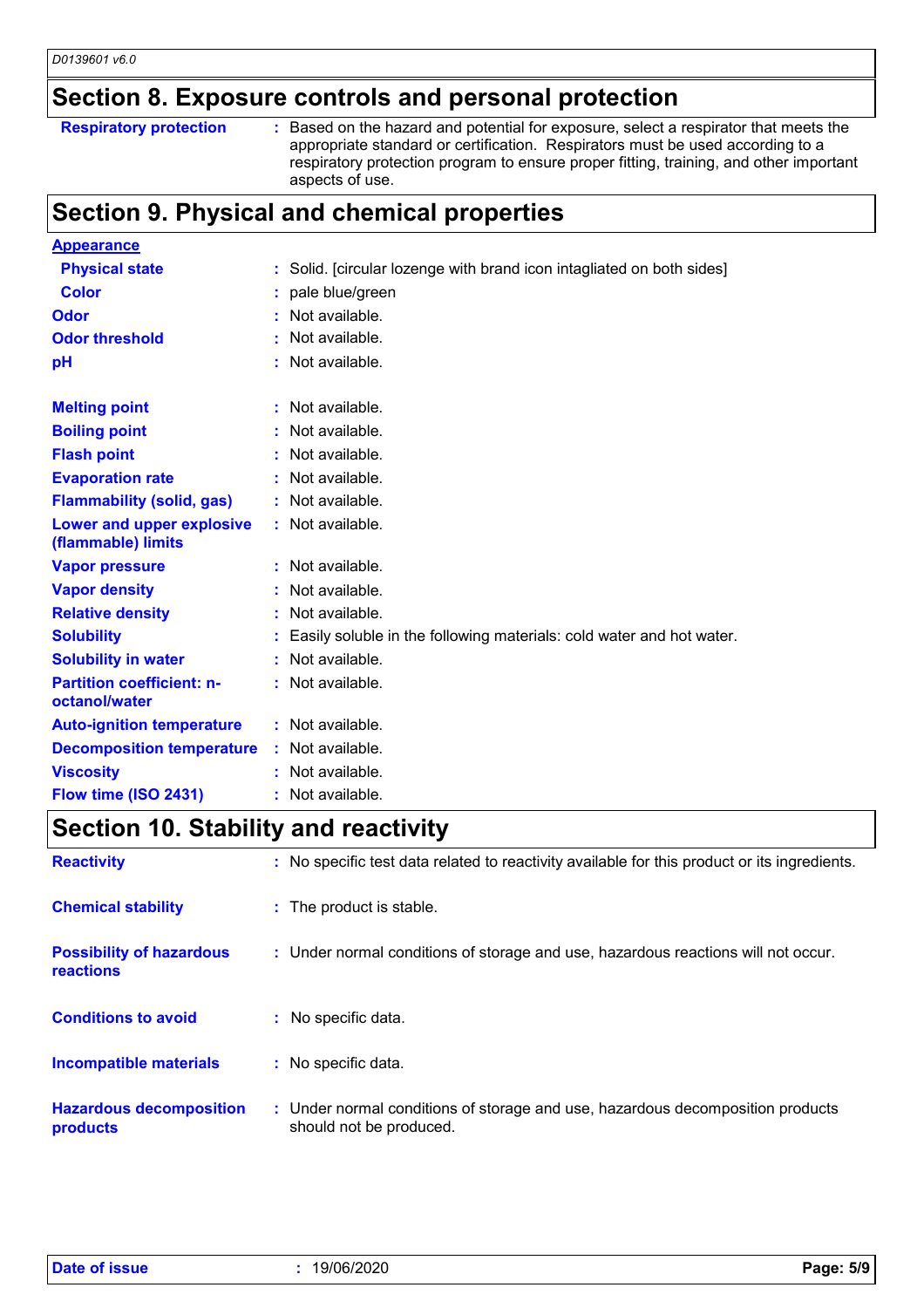# **Section 11. Toxicological information**

### **Information on toxicological effects**

#### **Acute toxicity**

| <b>Product/ingredient name</b>                                                                          | <b>Result</b>                                                                                                                                                                                                   | <b>Species</b> | <b>Dose</b> | <b>Exposure</b> |
|---------------------------------------------------------------------------------------------------------|-----------------------------------------------------------------------------------------------------------------------------------------------------------------------------------------------------------------|----------------|-------------|-----------------|
| sucrose                                                                                                 | LD50 Oral                                                                                                                                                                                                       | Rat            | 29700 mg/kg | $\blacksquare$  |
| <b>Conclusion/Summary</b><br><b>Irritation/Corrosion</b><br>Not available.<br><b>Conclusion/Summary</b> | : Based on available data, the classification criteria are not met.                                                                                                                                             |                |             |                 |
| <b>Skin</b><br><b>Eyes</b><br><b>Respiratory</b><br><b>Sensitization</b><br>Not available.              | : Based on available data, the classification criteria are not met.<br>Based on available data, the classification criteria are not met.<br>: Based on available data, the classification criteria are not met. |                |             |                 |
| <b>Conclusion/Summary</b><br><b>Skin</b><br><b>Respiratory</b><br><b>Mutagenicity</b><br>Not available. | : Based on available data, the classification criteria are not met.<br>: Based on available data, the classification criteria are not met.                                                                      |                |             |                 |
| <b>Conclusion/Summary</b><br><b>Carcinogenicity</b><br>Not available.                                   | : Based on available data, the classification criteria are not met.                                                                                                                                             |                |             |                 |
| <b>Conclusion/Summary</b><br><b>Reproductive toxicity</b><br>Not available.                             | : Based on available data, the classification criteria are not met.                                                                                                                                             |                |             |                 |
| <b>Conclusion/Summary</b><br><b>Teratogenicity</b><br>Not available.                                    | : Based on available data, the classification criteria are not met.                                                                                                                                             |                |             |                 |
| <b>Conclusion/Summary</b><br>Specific target organ toxicity (single exposure)<br>Not available.         | : Based on available data, the classification criteria are not met.                                                                                                                                             |                |             |                 |
| <b>Specific target organ toxicity (repeated exposure)</b><br>Not available.                             |                                                                                                                                                                                                                 |                |             |                 |
| <b>Aspiration hazard</b><br>Not available.                                                              |                                                                                                                                                                                                                 |                |             |                 |
| <b>Information on the likely</b><br>routes of exposure                                                  | : Not available.                                                                                                                                                                                                |                |             |                 |
| <b>Potential acute health effects</b>                                                                   |                                                                                                                                                                                                                 |                |             |                 |
| <b>Eye contact</b>                                                                                      | : No known significant effects or critical hazards.                                                                                                                                                             |                |             |                 |
| <b>Inhalation</b>                                                                                       | No known significant effects or critical hazards.                                                                                                                                                               |                |             |                 |
| <b>Skin contact</b><br><b>Ingestion</b>                                                                 | : No known significant effects or critical hazards.<br>: No known significant effects or critical hazards.                                                                                                      |                |             |                 |
|                                                                                                         |                                                                                                                                                                                                                 |                |             |                 |
|                                                                                                         | Symptoms related to the physical, chemical and toxicological characteristics                                                                                                                                    |                |             |                 |
| <b>Eye contact</b>                                                                                      | : No specific data.                                                                                                                                                                                             |                |             |                 |

| <b>Date of issue</b><br>. | 06/2020<br>$\mathbf{u}$<br>$\cdot$<br>$\sim$ $\sim$ $\sim$ $\sim$ $\sim$ | 6/9<br>Page: |
|---------------------------|--------------------------------------------------------------------------|--------------|
|                           |                                                                          |              |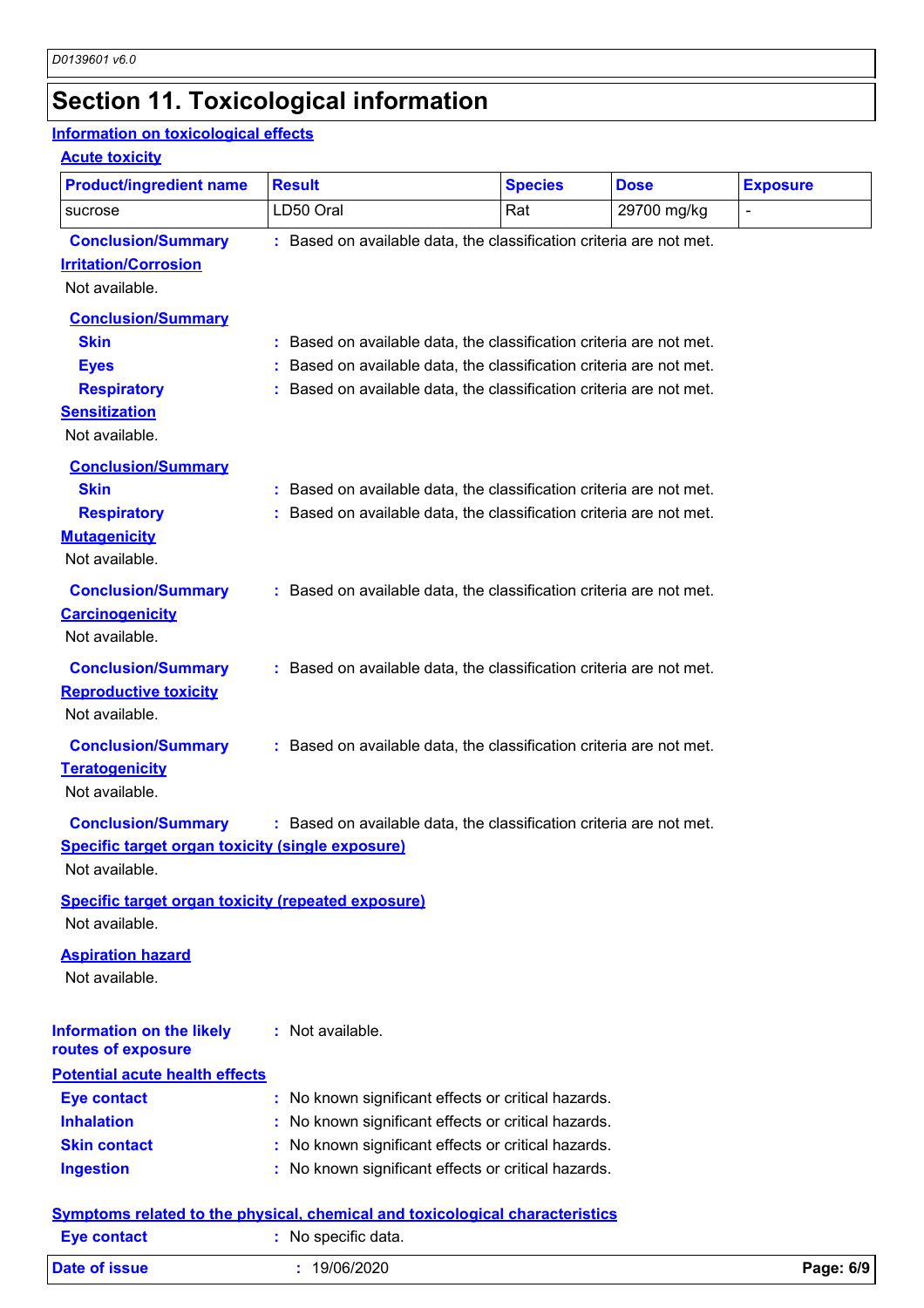# **Section 11. Toxicological information**

| <b>Inhalation</b>                                 | : No specific data.                                                                      |
|---------------------------------------------------|------------------------------------------------------------------------------------------|
| <b>Skin contact</b>                               | : No specific data.                                                                      |
| <b>Ingestion</b>                                  | : No specific data.                                                                      |
|                                                   |                                                                                          |
|                                                   | Delayed and immediate effects and also chronic effects from short and long term exposure |
| <b>Short term exposure</b>                        |                                                                                          |
| <b>Potential immediate</b>                        | : Not available.                                                                         |
| effects                                           |                                                                                          |
| <b>Potential delayed effects : Not available.</b> |                                                                                          |
| Long term exposure                                |                                                                                          |
| <b>Potential immediate</b>                        | $:$ Not available.                                                                       |
| effects                                           |                                                                                          |
| <b>Potential delayed effects : Not available.</b> |                                                                                          |
| <b>Potential chronic health effects</b>           |                                                                                          |
| Not available.                                    |                                                                                          |
| <b>Conclusion/Summary</b>                         | : Based on available data, the classification criteria are not met.                      |
| <b>General</b>                                    | : No known significant effects or critical hazards.                                      |
| <b>Carcinogenicity</b>                            | : No known significant effects or critical hazards.                                      |
| <b>Mutagenicity</b>                               | : No known significant effects or critical hazards.                                      |
| <b>Teratogenicity</b>                             | : No known significant effects or critical hazards.                                      |
| <b>Developmental effects</b>                      | : No known significant effects or critical hazards.                                      |
| <b>Fertility effects</b>                          | : No known significant effects or critical hazards.                                      |
|                                                   |                                                                                          |

#### **Numerical measures of toxicity**

**Acute toxicity estimates**

Not available.

## **Section 12. Ecological information**

#### **Toxicity**

Not available.

#### **Persistence and degradability**

Not available.

#### **Bioaccumulative potential**

| <b>Product/ingredient name</b> | $\blacksquare$ Loq $\mathsf{P}_\mathsf{ow}$ | <b>BCF</b> | <b>Potential</b> |
|--------------------------------|---------------------------------------------|------------|------------------|
| sucrose                        | $-3.7$                                      |            | low              |
| $\vert$ (+)-Tartaric acid      | $-1.91$                                     |            | low              |

#### **Mobility in soil**

| <b>Soil/water partition</b><br><b>coefficient (Koc)</b> | : Not available. |
|---------------------------------------------------------|------------------|
|                                                         |                  |

**Other adverse effects** : No known significant effects or critical hazards.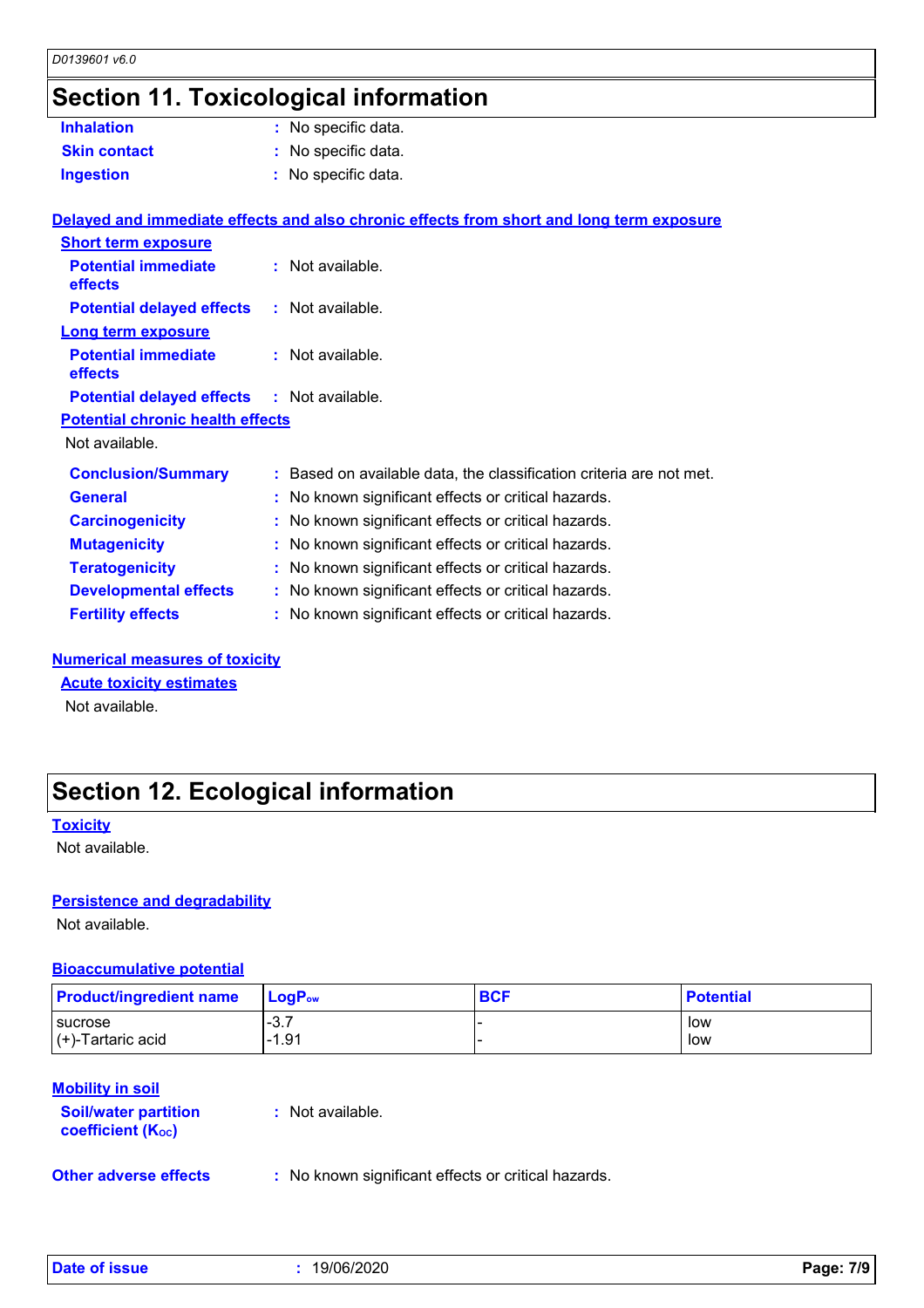### **Section 13. Disposal considerations**

The generation of waste should be avoided or minimized wherever possible. Disposal of this product, solutions and any by-products should at all times comply with the requirements of environmental protection and waste disposal legislation and any regional local authority requirements. Dispose of surplus and nonrecyclable products via a licensed waste disposal contractor. Waste should not be disposed of untreated to the sewer unless fully compliant with the requirements of all authorities with jurisdiction. Waste packaging should be recycled. Incineration or landfill should only be considered when recycling is not feasible. This material and its container must be disposed of in a safe way. Empty containers or liners may retain some product residues. Avoid dispersal of spilled material and runoff and contact with soil, waterways, drains and sewers. **Disposal methods :**

### **Section 14. Transport information**

|                                      | <b>ADG</b>               | <b>ADR/RID</b> | <b>IMDG</b>    | <b>IATA</b>    |
|--------------------------------------|--------------------------|----------------|----------------|----------------|
| <b>UN number</b>                     | Not regulated.           | Not regulated. | Not regulated. | Not regulated. |
| <b>UN proper</b><br>shipping name    |                          |                |                |                |
| <b>Transport hazard</b><br>class(es) | $\overline{\phantom{a}}$ |                | -              |                |
| <b>Packing group</b>                 | $\overline{\phantom{a}}$ |                | -              |                |
| <b>Environmental</b><br>hazards      | No.                      | No.            | No.            | No.            |

**Special precautions for user Transport within user's premises:** always transport in closed containers that are **:** upright and secure. Ensure that persons transporting the product know what to do in the event of an accident or spillage.

**Transport in bulk according to Annex II of MARPOL and the IBC Code :** Not available.

### **Section 15. Regulatory information**

**Standard Uniform Schedule of Medicine and Poisons**

Not scheduled

**Model Work Health and Safety Regulations - Scheduled Substances**

No listed substance

| <b>Australia inventory (AICS)</b>                           | : All components are listed or exempted. |
|-------------------------------------------------------------|------------------------------------------|
| <b>New Zealand Inventory of</b><br><b>Chemicals (NZIoC)</b> | : All components are listed or exempted. |
| <b>HSNO Group Standard</b>                                  | : Not applicable                         |
| <b>HSNO Approval Number</b>                                 | : Not applicable                         |
| <b>Approved Handler</b><br><b>Requirement</b>               | : No.                                    |
| <b>Tracking Requirement</b>                                 | : No.                                    |